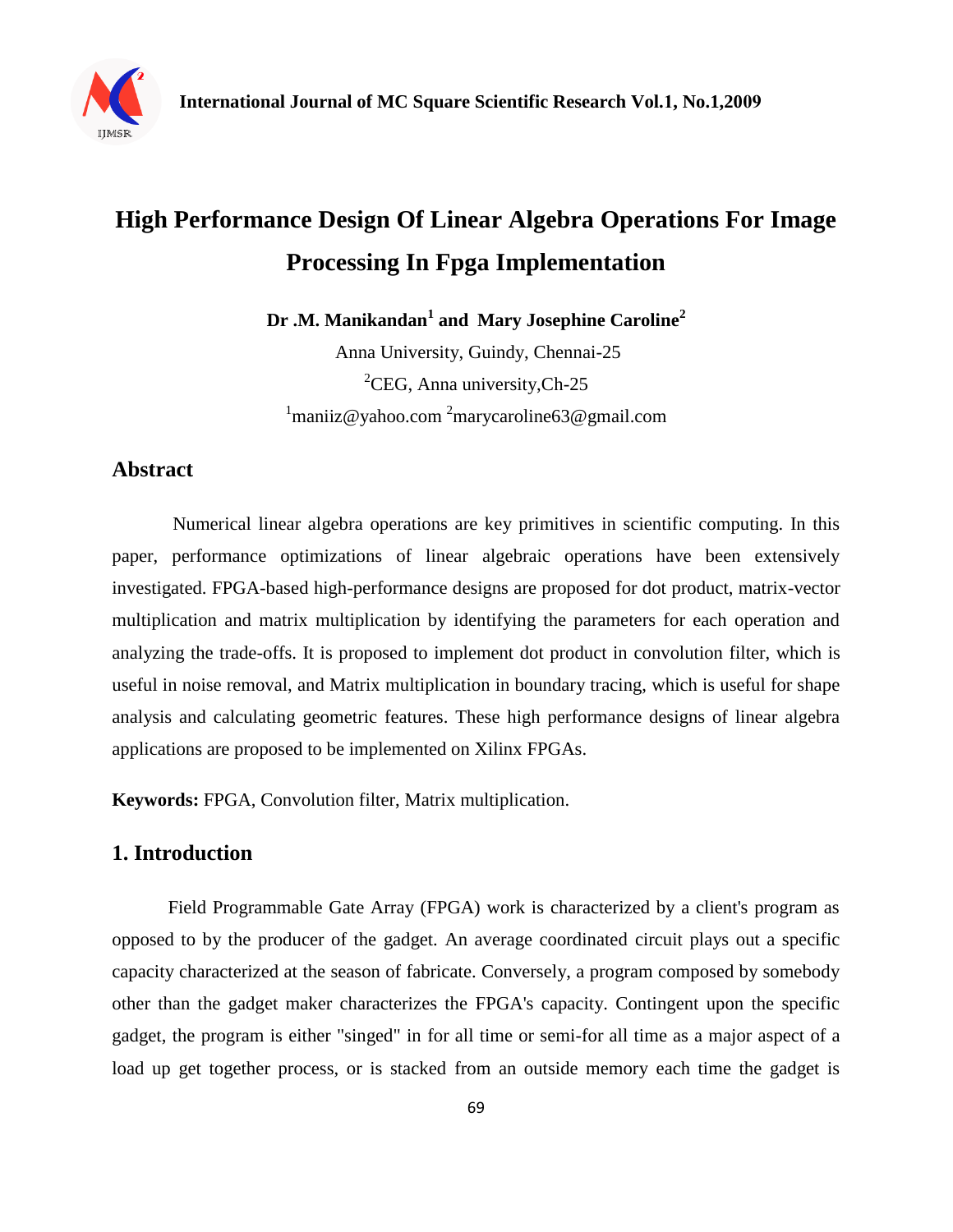

controlled up. This client programmability that is reconfigurable property gives the client access to complex incorporated plans without the high building costs related with application particular coordinated circuits.

A FPGA is like a PLD, while PLDs are for the most part constrained to several doors, FPGAs bolster a great many entryways. They are particularly prominent for prototyping incorporated circuit plans. Once the outline is set, hardwired chips are delivered for speedier execution. FPGAs are turning into a basic piece of each framework outline. Numerous merchants offer a wide range of structures and procedures.

In this venture configuration exchange offs and propose superior FPGA-based plans for a few direct variable based math operations, including speck item, lattice vector duplication, grid augmentation, are broke down. These operations fill in as essential building obstructs for some numerical direct variable based math applications, including the arrangement of straight frameworks of conditions, direct slightest square issues, and eigen esteem issues. For every operation, its intrinsic attributes, for example, the quantity of drifting point operations and I/O operations required, and recognize different plan parameters are broke down. By investigating the outline space, the plan tradeoffs among zone, dormancy, and capacity measure are computed., Then outline is proposed for every operation that successfully uses the accessible memory and accomplishes the ideal inactivity under the given equipment assets.

As the proposed plans are non specific, it can be connected to different FPGA gadgets. The outline for every operation is described through different parameters, for example, the quantity of coasting point units, the required stockpiling size, and the square size. The parameters can be tuned by the equipment asset limitations, including the accessible chip range, the span of accessible memory, and the quantity of I/O pins. For both spot item and grid vector increase, tree-based engineering and for framework duplication direct cluster design with various Processing Elements (PEs) are executed. Piece calculations are utilized to lessen the necessities on the capacity measure or the memory transfer speed.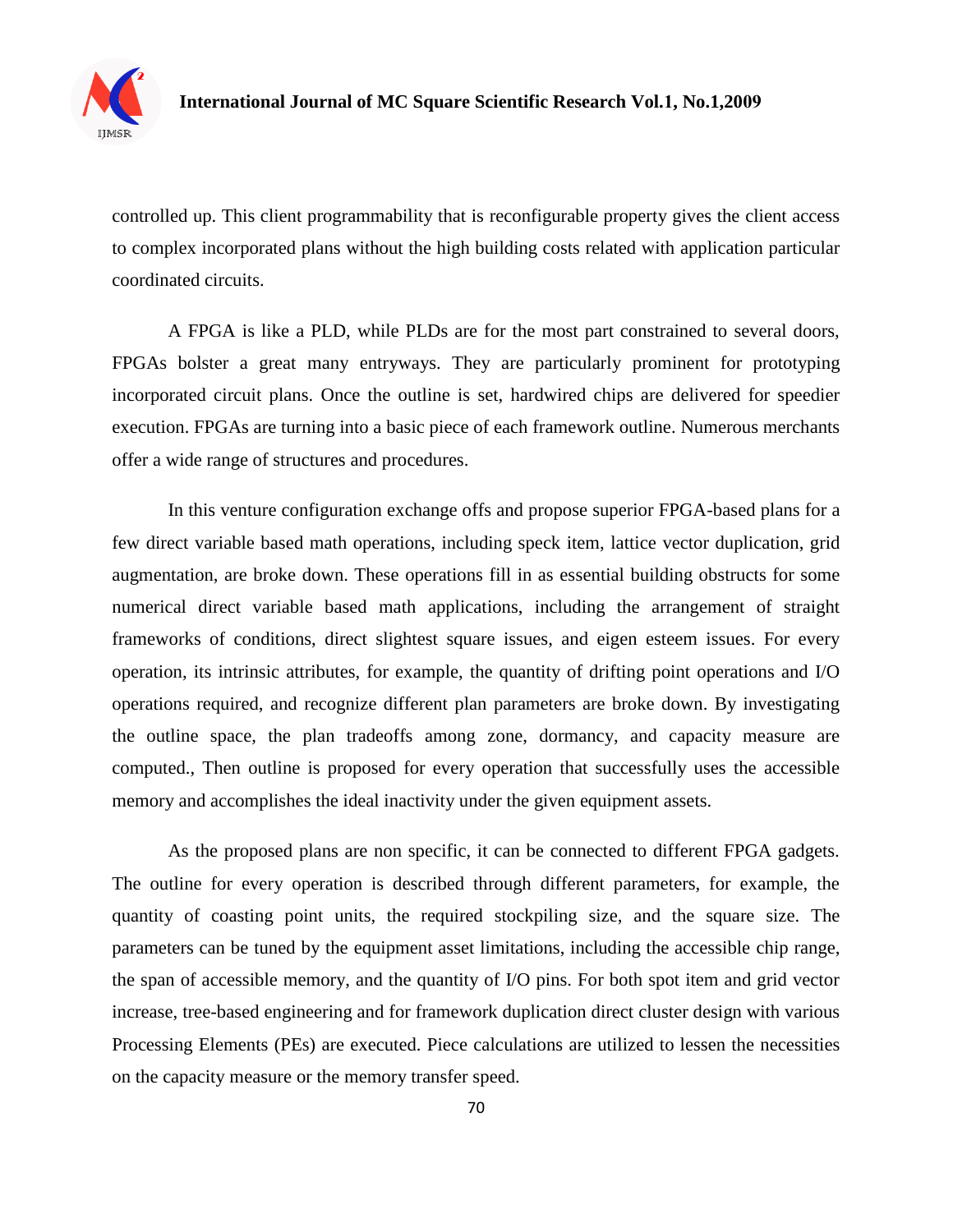

The superior outline is actualized in the convolution channel and protest following and limit following framework to enhance the execution of picture handling application.

### **2. Related Works**

The arrangement of Basic Linear Algebra Subprograms, which is normally alluded to as BLAS , has been utilized as a part of an extensive variety of programming given by the free programming Vendors. BLAS give building square schedules to performing essential vector and grid operations. Enhancements for the BLAS library on broadly useful processors incorporate circle unrolling, enroll blocking, and store blocking. A considerable lot of the advancements are stage particular . Map book was proposed which naturally creates and enhances numerical programming for processors with profound memory chains of command and pipelined useful units. FPGA-based outlines for a few BLAS operations, including speck item, grid vector augmentation, and framework increase are considered. These plans are gadget free and can adjust to different equipment asset requirements.

Another vital straight polynomial math library is the Linear Algebra PACKage (LAPACK)]. This library gives schedules to fathoming frameworks of synchronous straight conditions, slightest squares arrangements of direct frameworks of conditions, eigenvalue issues, and particular esteem issues. The outlines which were utilized already in BLAS uses the parallelism of various PC processors. Interestingly, this plan misuses the spatial and fleeting parallelism on one reconfigurable equipment gadget. Rather than utilizing message passing, numerous Processing Elements (PE) convey through directing wires on the gadget. In addition, not at all like the universally useful processors, FPGAs have coordinate control of their onchip memory and locally available memory.Subsequently, it is expected to address another outline tradeoffs that does not exist in the present work on parallel and appropriated frameworks.

# **3. Linear Algebra On Fpgas**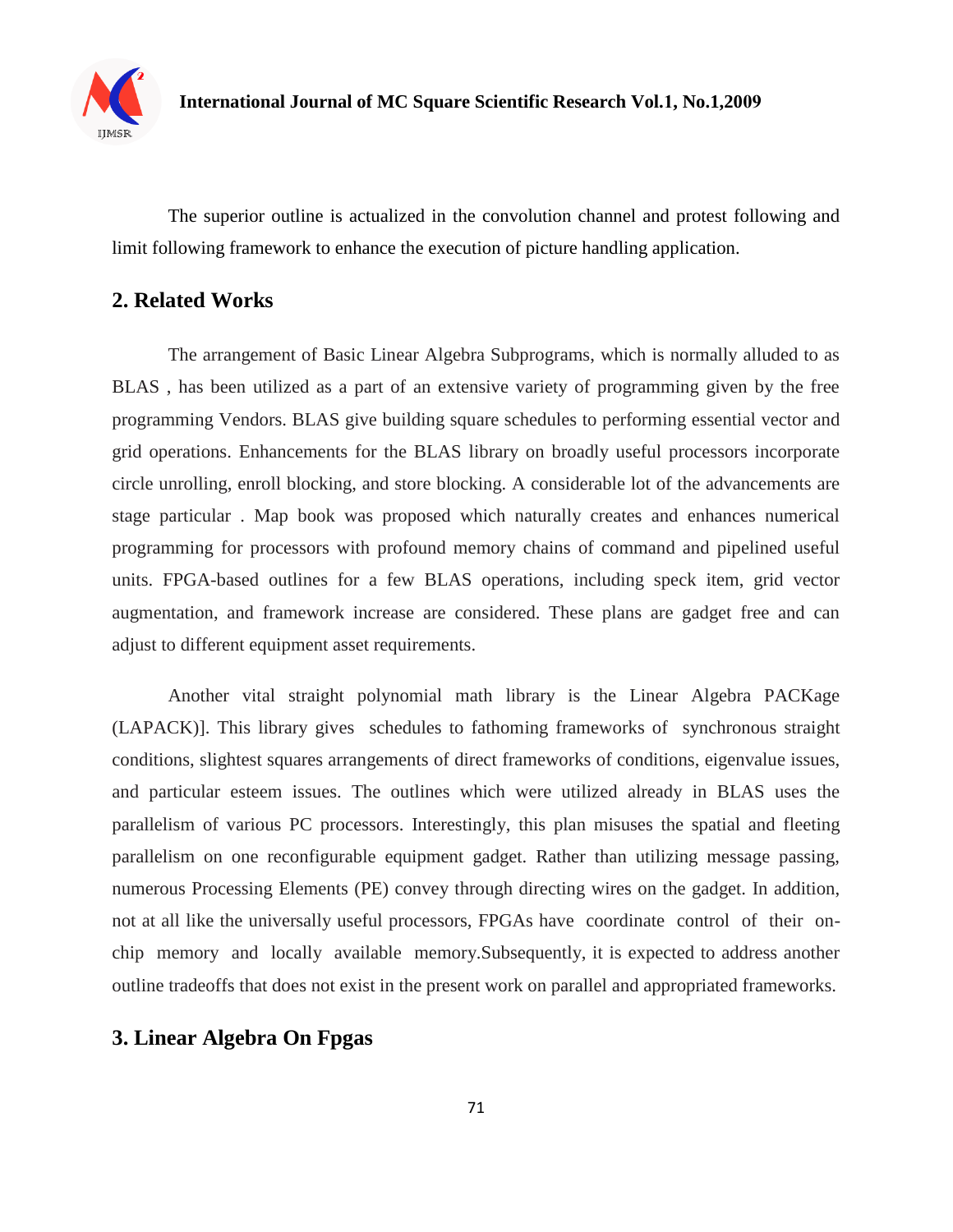

Numerous scientists have considered FPGA-based executions of straight variable based math operations on settled point number juggling as it were. Because of the usage intricacy of the drifting point units, the work of these analysts is not reasonable for coasting point-based operations. A plan for drifting point thick framework duplication is proposed for issue estimate n, the powerful inactivity of the outline O (n2), utilizing a capacity of size O (n2), a square grid increase calculation was talked about for vast n and a gliding point Multiplier and Accumulator (MAC) was executed. Tree-based engineering was proposed for inadequate lattice vector increase (SMVM). The design will accomplish substantially higher execution than usage on the universally useful processors.

The outlines which were utilized already in BLAS uses the parallelism of various PC processors. Interestingly, this plan misuses the spatial and fleeting parallelism on one reconfigurable equipment gadget. Rather than utilizing message passing, numerous Processing Elements (PE) convey through directing wires on the gadget. In addition, not at all like the universally useful processors, FPGAs have coordinate control of their on-chip memory and locally available memory. Subsequently, it is expected to address another outline tradeoffs that does not exist in the present work on parallel and appropriated frameworks

The outline exchange offs for a few BLAS operations on reconfigurable equipment is broke down. In any case, just on-chip memory of the FPGA was utilized. In the outlines proposed in this venture likewise use the locally available memory appended to the FPGA. The potential limit of FPGAs in performing drifting point BLAS operations and contrasted the figuring limit of FPGAs and that of the broadly useful processors. The quantity of I/O pins was considered as an imperative. Investigation in view of different equipment asset imperatives are additionally given in the venture.

### **4. Proposed Design**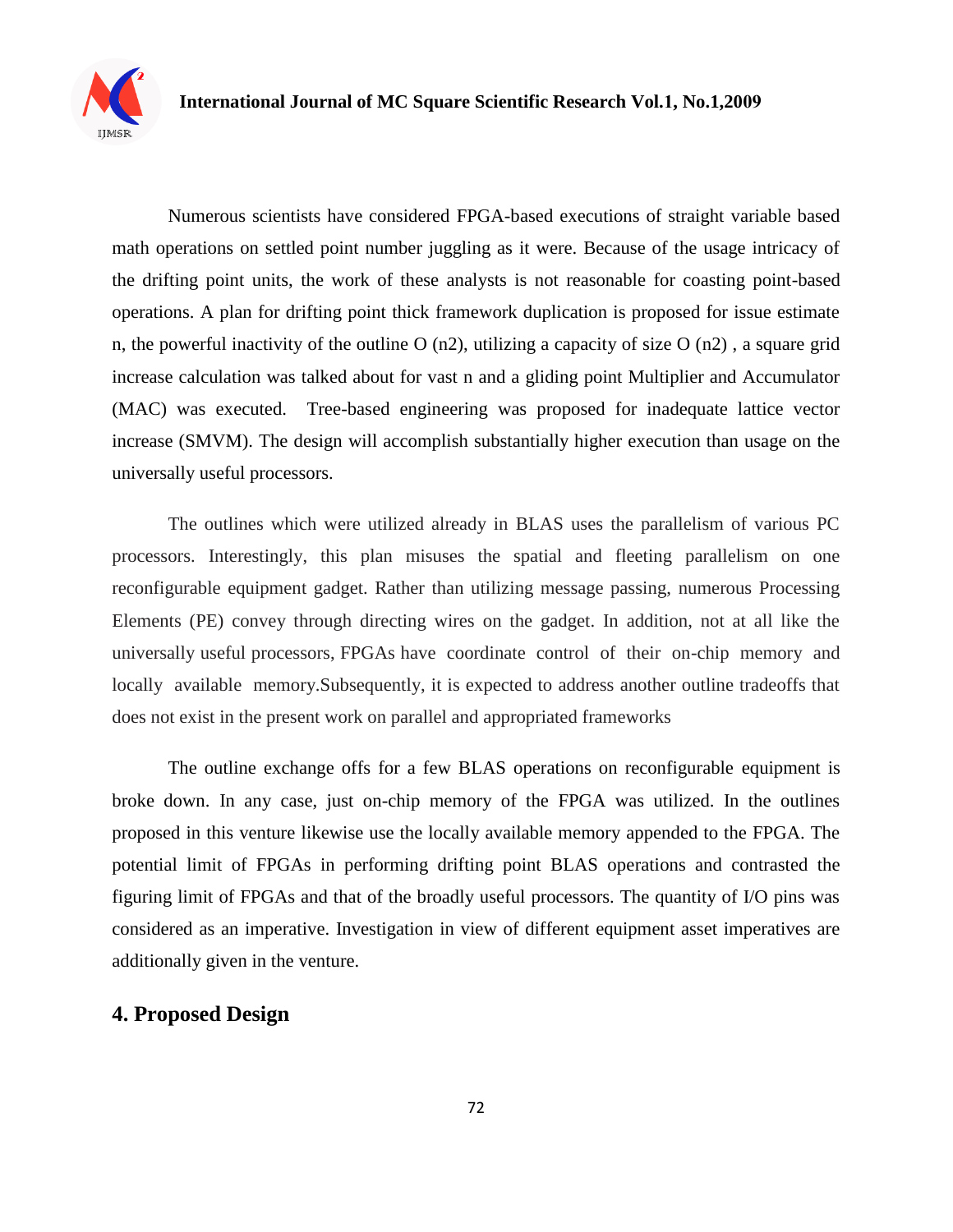

A The FPGA gadget contains on-chip memory (BRAM) and approaches locally available memory (SRAM).The add up to size of the BRAM is considerably littler than that of the outlines which were utilized already in BLAS uses the parallelism of various PC processors. Interestingly, this plan misuses the spatial and fleeting parallelism on one reconfigurable equipment gadget. Rather than utilizing message passing, numerous Processing Elements (PE) convey through directing wires on the gadget. In addition, not at all like the universally useful processors, FPGAs have coordinate control of their on-chip memory and locally available memory.Subsequently, it is expected to address another outline tradeoffs that does not exist in the present work on parallel and appropriated frameworks

SRAM. Notwithstanding, the BRAM data transmission is significantly bigger than the SRAM transfer speed. The on-chip memory and the installed memory are utilized for inside capacity of the proposed designs. A parameterized and adaptable plan approach work is received. This approach comprises of two stages. In the primary stage, the portrayal of the operation, including the quantity of gliding point operations required and the measure of information to be traded with the outer memory are inspected. The plan parameters are then identified.and few of the parameters concern the coasting point units utilized as a part of the outline, for example, their pipeline delays; some are for the whole engineering, for example, the capacity measure and the quantity of drifting point units utilized. In light of the investigation of the outline space shaped by the plan parameters, an enhanced plan is proposed. In the second stage, a gadget is picked and the equipment limitations are resolved. The limitations determine the accessible range, the I/O stick tally, the extent of accessible memory, and the memory data transmission. A fitting esteems for the parameters in the outline are chosen . Consequently an ideal outline which is autonomous of the gadget utilized and after that adjust the plan to a particular equipment gadget is created.

#### OPERATION ANALYSIS

For dot product, the minimum number of external I/O operations is  $2n+1$ . There are n fixed point multiplications and n fixed point additions. k and l are identified as the design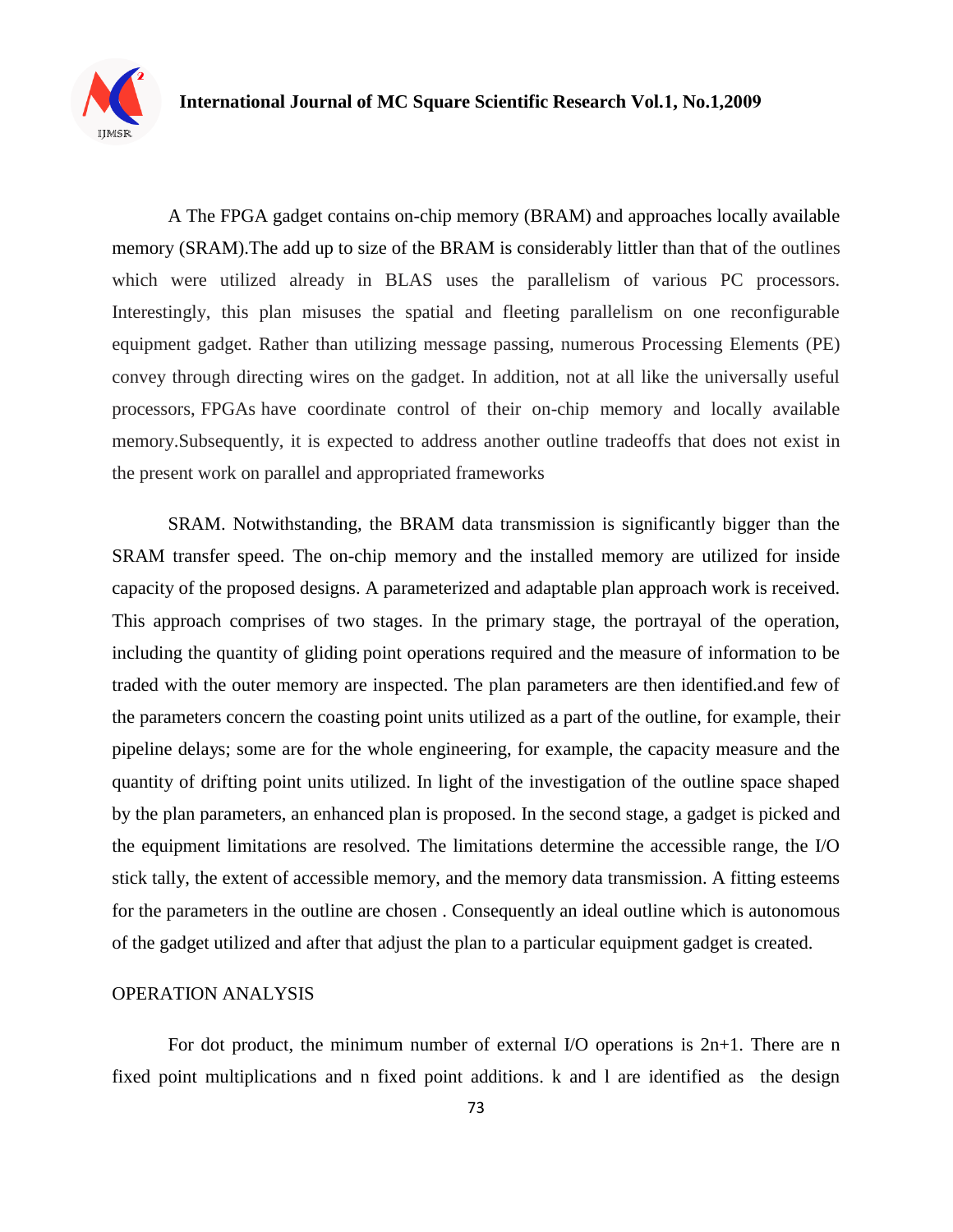

parameters because they affect Tcomp. Since there is no data reuse in this operation, no on-chip memory or onboard memory is needed by the design. To reduce the latency, we overlap Tcomp and TI/O. Furthermore, the floating-point multiplications and additions are overlapped. Therefore, the lower bound on the latency of the operation( in cycles) is derived as

 $T > max(Tcomp, TIO) > max(max, n/k, n/l), 2n+1/bw)$ 

#### **ARCHITECTURE**

To accomplish the lower bound,  $k=1$ ,  $k=b/m$ . An engineering which comprises of an indistinguishable number of settled point adders and multipliers is proposed. The settled point adders and multipliers are pipelined with the goal that increases, augmentations, and outside I/O operations are covered. Also, pipelining for the viper and multiplier brings about high clock speed.Amid a clock cycle, every multiplier understands one component from each of the vectors and duplicates these two drifting point numbers. A snake tree at that point entireties up the yields of the multipliers.

When  $k < n$ , an additional adder to accumulate the outputs of the adder tree is needed. Thus, k adders, including the k - 1 adders in the adder tree and the additional adder are used. If the clock cycles used to fill the pipelines of the multipliers and the adders are ignored, the effective latency of the architecture

### $T = n/k$ .

The adder tree in the architecture yields one output each clock cycle. Thus, the task of the additional adder is to reduce sets of sequentially delivered floating-point values. However, the pipelining in the floating-point adder can cause read-after-write hazards during the reduction. Therefore, the additional adder outside the adder tree using a reduction circuit is replaced . Tred( $n/k$ ) to used to denote the time required for reduction circuit. The design performs  $2k+1$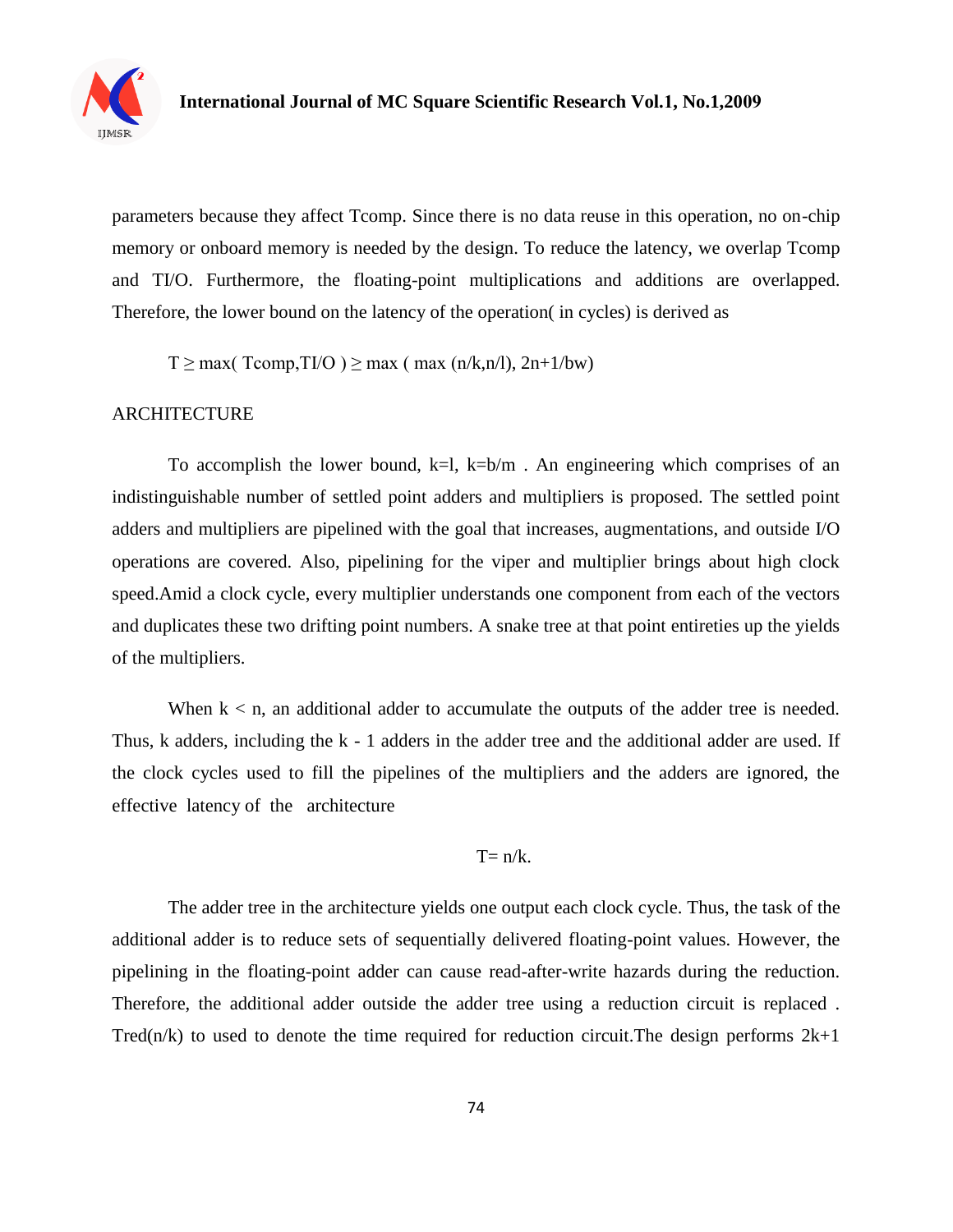

external I/O operations During each clock cycle, that is  $bw = 2k + 1$ . The number of I/O pins used is  $(2k+1)$ w.

#### MATRIX-VECTOR MULTIPLICATION (MVM)

`A floating-point matrix-vector multiplication system is designed and implemented in this project. The basic operation to be perform is  $AX=Y$ , where A is an arbitrary size of matrix, X and Y are vectors with size of matrix A's column number. An example of matrix-vector multiplication is shown in Equation 4.1. The matrix- vector multiplication involves both floatingpoint multiplication and addition, which is implemented onto the Pilchard platform in this project. The obtain the result vector Y, taking one row from matrix A at a time, multiply it with vector X element-by-element, hence accumulate the partial results to get the final result, Equation 4.2 shown the process of calculating Y.

#### OPERATION ANALYSIS

In matrix-vector multiplication, the total number of floating- point operations is  $2n^2$ . As in the case of dot product, we identify k and l as the design parameters.In this operation, each element in x can be reused n times. If any element of x in the architecture is not stored , the total number of external I/O operations is 2n². To partially reduce the I/O costs, block matrix vector multiplication is used. Thus, a new parameter, b, needs to be introduced. Without loss of generality, n is taken as a multiple of b In the blocked version, A is partitioned into n/b blocks of columns, with each block of size n x b.Similarly, x is partitioned into n/b blocks of size b x 1.

The blocks are denoted using Ag and xg, respectively  $(g= 0; 1; \ldots n/b-1)$ . For each block matrix-vector multiplication Ag x xg, Ag and xg need to be read from and the results need to be written to the external memory. Therefore, the total number of external I/O operations with block size b equals Set  $k =$ l to reduce Tcomp. The above equation shows a design trade-off between the block size and the I/O time. The smaller the block size, the more external I/O operations are required and vice versa. Another trade-off exists between the storage size and the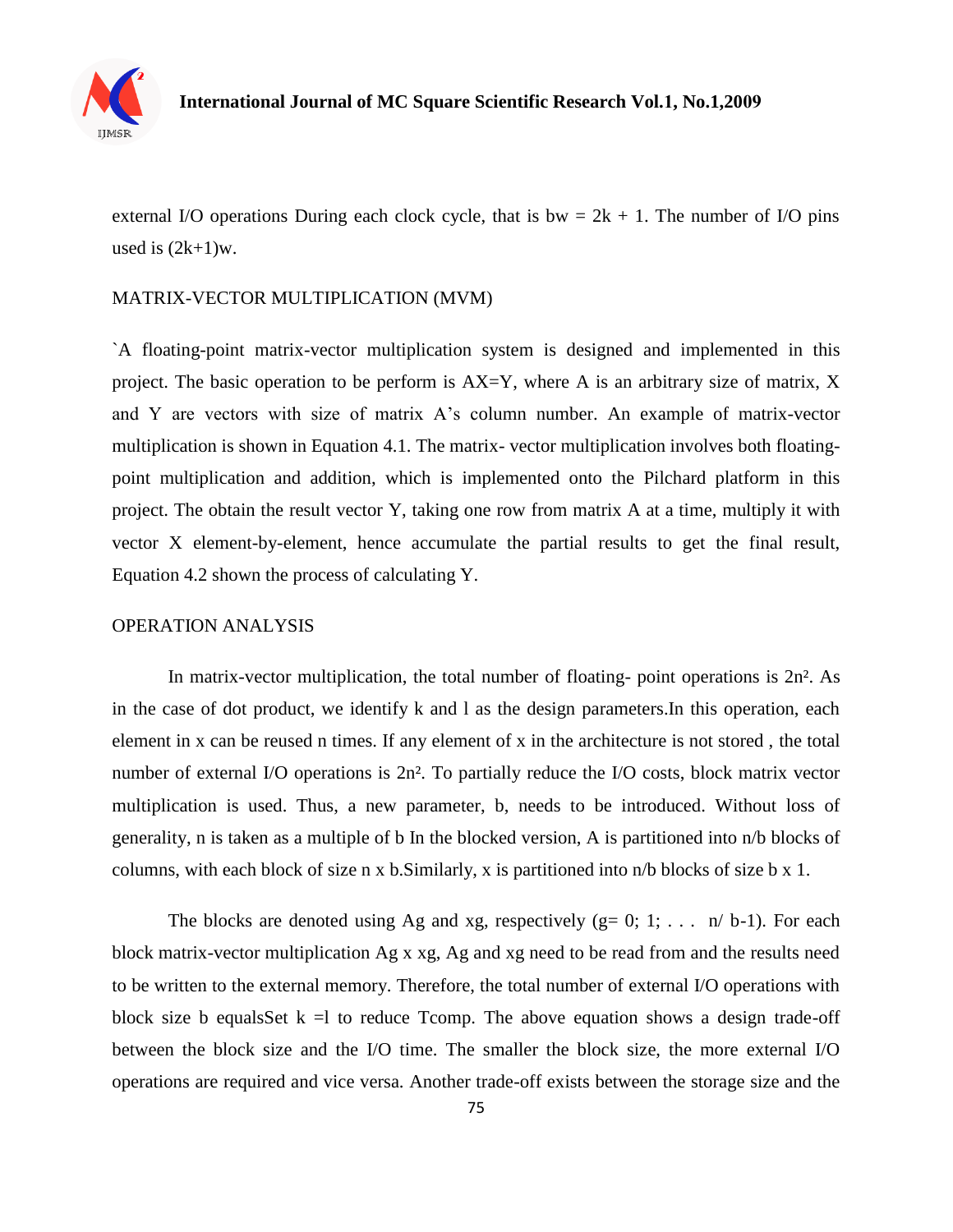

data access time. If one copy of xg in the stored in the architecture only, reading k distinct values from the internal storage takes multiple clock cycles. On the other hand, if xg is duplicated at each multiplier, each multiplier can access the needed data in one clock cycle. In this case, the storage size is increased to k\*b.

#### **ARCHITECTURE**

The matrix-vector multiplication is performed, incorporate with both software and hardware design. The hardware design on FPGA for this application is to perform one row multiply with one column at a time, the complete matrix-vector multiplication can be performed by iteratively apply one row and one column to the FPGA.

This architecture is almost the same as the architecture for dot product except that each multiplier is attached to a local storage.

In matrix-vector multiplication, the total number of floating- point operations is  $2n^2$ . As in the case of dot product, we identify k and l as the design parameters.In this operation, each element in x can be reused n times. If any element of x in the architecture is not stored , the total number of external I/O operations is 2n². To partially reduce the I/O costs, block matrix vector multiplication is used. Thus, a new parameter, b, needs to be introduced. Without loss of generality, n is taken as a multiple of b In the blocked version, A is partitioned into n/b blocks of columns, with each block of size n x b.Similarly, x is partitioned into n/b blocks of size b x 1.

During each clock cycle, the k multipliers multiply k distinct elements of A with one element of x. The adders then accumulate the results of the multiplications with the intermediate results of y stored in the local storage. In this case, the intermediate result of yi  $(0, 1; \ldots n-1)$  is updated every n clock cycles.

#### MATRIX MULTIPLICATION(MM)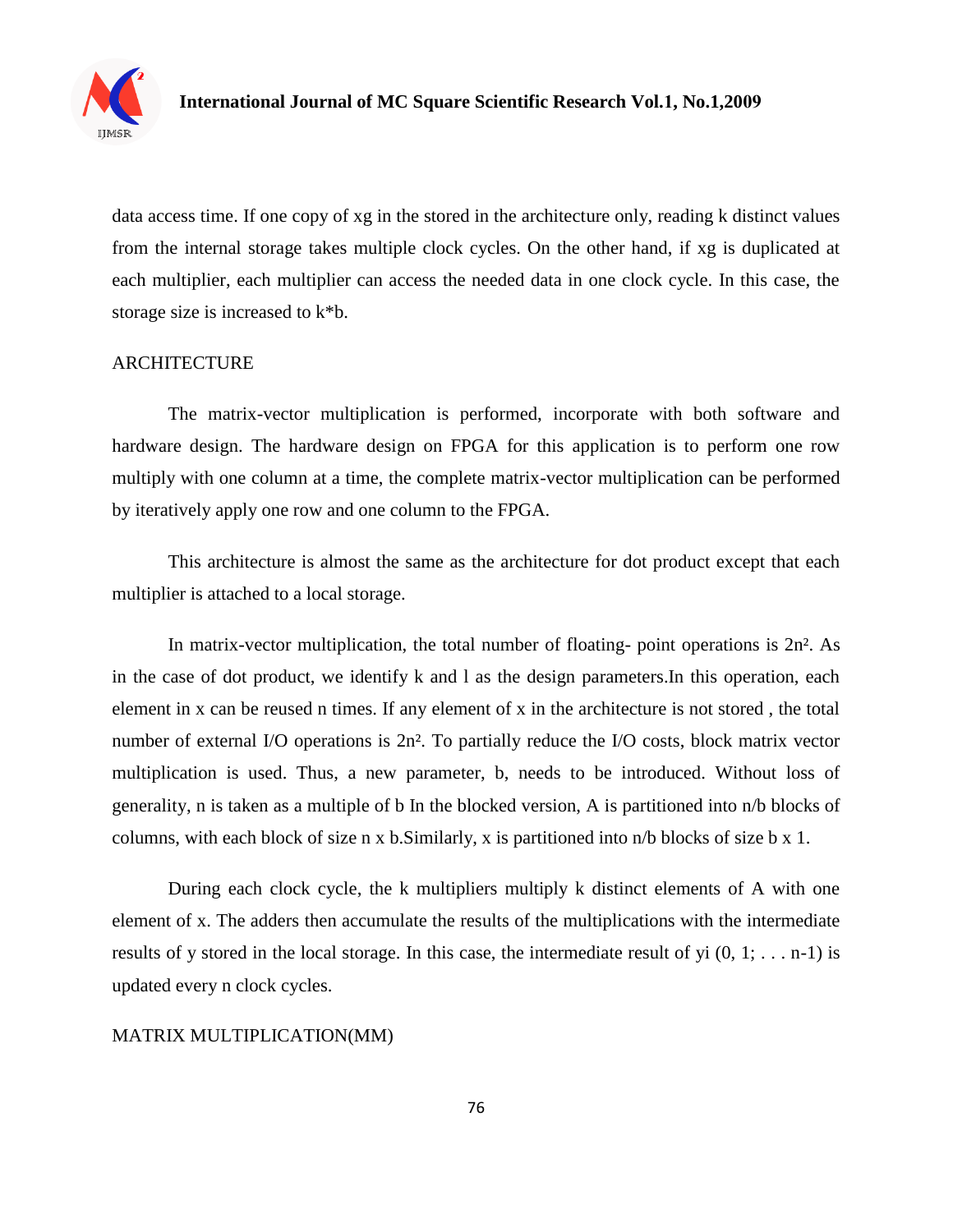

#### OPERATION ANALYSIS

The total number of floating-point operations is  $2n<sup>3</sup>$ . As each element of A and B is used n times, the total number of external I/O operations is 2n². Because of the data reuse, the size of internal storage for intermediate results needed by the design becomes an important design parameter. I/O complexity to refer to the total number of external I/O operations performed by an algorithm is used. It has been proven that the I/O complexity of any implementations of the usual matrix multiplication algorithm is when , where m is the size of the internal storage.Again, set k=l to optimize Tcomp.

#### ARCHITECTURE

An architecture that employs both the on-chip memory and the onboard memory is proposed. The matrices A and B are partitioned into b2 x b2 blocks. These blocks are denoted as Aiq and Bqj. The local storage units of the PEs in MM are implemented using the on-chip memory of the FPGA. Thus, we have  $mb = 2b12$ . The architecture uses one storage unit of size b1 \* b2 to store elements in Bqj. It also contains one storage unit of size to store the intermediate results Cij. These storage units are implemented using SRAM. The output of MM is accumulated with the stored intermediate results by the adder in the architecture.If the adder generates a final element of C, the element is output to the external memory; otherwise, the element is written back to the storage unit.

### **5. Simulation Results**

In our design, the control logic occupies less than 5 percent of the total area. The clock speed of the design is limited by that of the fixed-point units, which is 170 MHz. When k increases from 1 to 6, the area of the design increases linearly. The latency of the design decreases proportionally as k increases. When the clock speed remains fixed, the required external memory bandwidth also increases linearly with k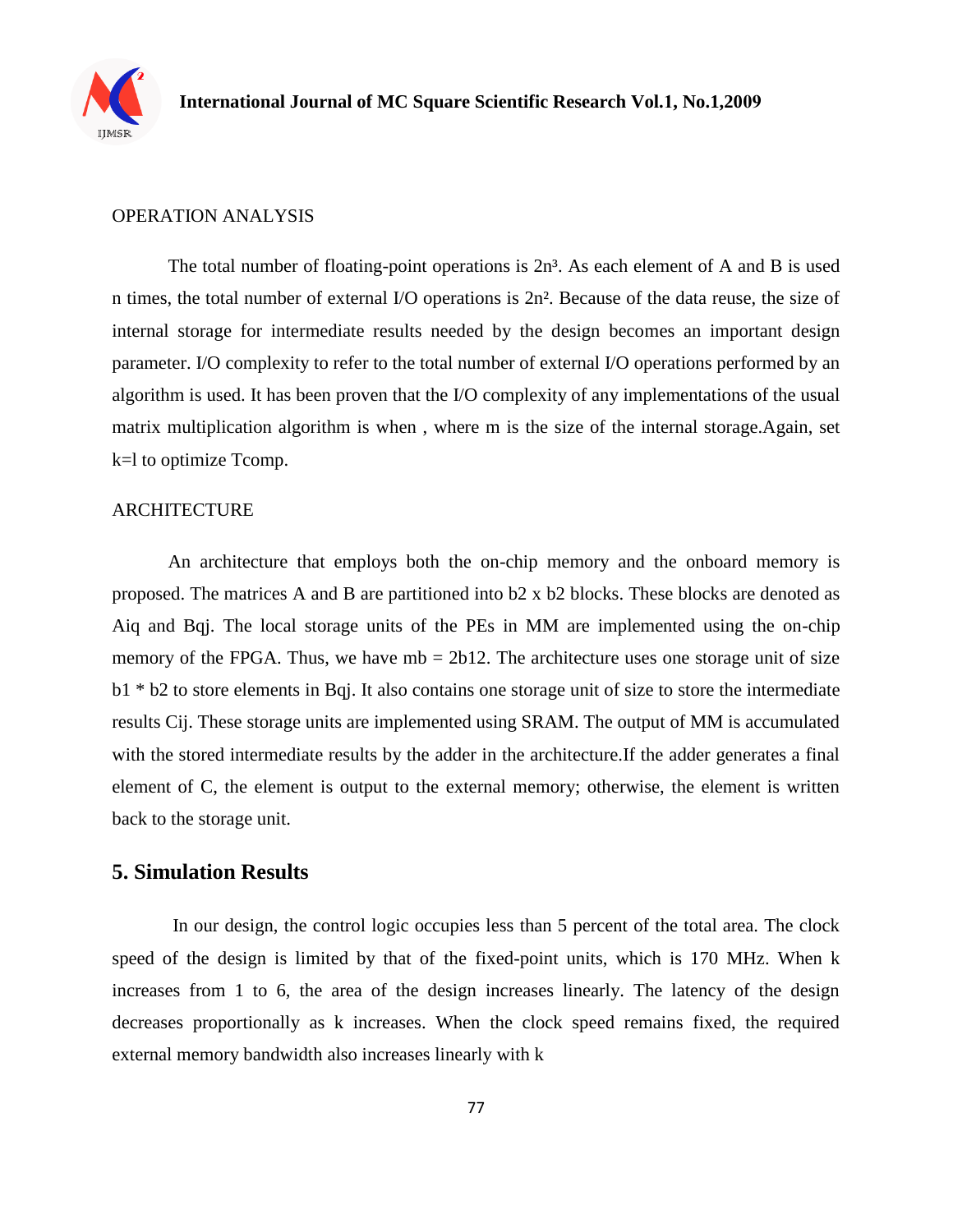

MATLAB Object is normally placed on some background ,so to track the object foreground and background are separated as matrix using matrix algorithm .Except the object other pixels are converted to zero. So matrix multiplication of the foreground and background detects only the object in the two dimensional .Pre-blend imitations is the first of two plan confirmations in the outline procedure. In this stage, the useful reenactment of the outline is being tried to check the rationale in the plan carry on accurately. Since the outline has not been actualized on any gadget, timing data is inaccessible at this stage. To play out the practical reproduction, a test seat is connected to the outline to acquire the recreation waveform for signals in the plan.. This test seat is just utilized by the test system and furthermore blended. The test seat utilized as a part of this venture has an arrangement of 16 bit - speck item that spoken to in above.

| S.No | <b>Parameters</b>                                    | <b>Performanc</b><br>e<br><b>Without</b><br>optimized | Performanc<br>With<br>e<br>Optimized<br><b>Settings</b> |                    |    |
|------|------------------------------------------------------|-------------------------------------------------------|---------------------------------------------------------|--------------------|----|
| 1.   | Number of<br>Slices:                                 | $496$ out of<br>3584                                  | 13%                                                     | 334 out of<br>3584 | 9% |
| 2.   | Number of<br>Slice Flip<br>$E1_{\alpha\alpha\alpha}$ | 690 out of<br>7168                                    | 9%                                                      | 528 out of<br>7168 | 7% |
| 3.   | Number of $4\,$ 536 out of<br>input LUTs:            | 7168                                                  | 7%                                                      | 291 out of<br>7168 | 4% |
| 4.   | Number of                                            | 19                                                    |                                                         | 29                 |    |

| Table 1 Device utilization summary |
|------------------------------------|
|                                    |

IOs: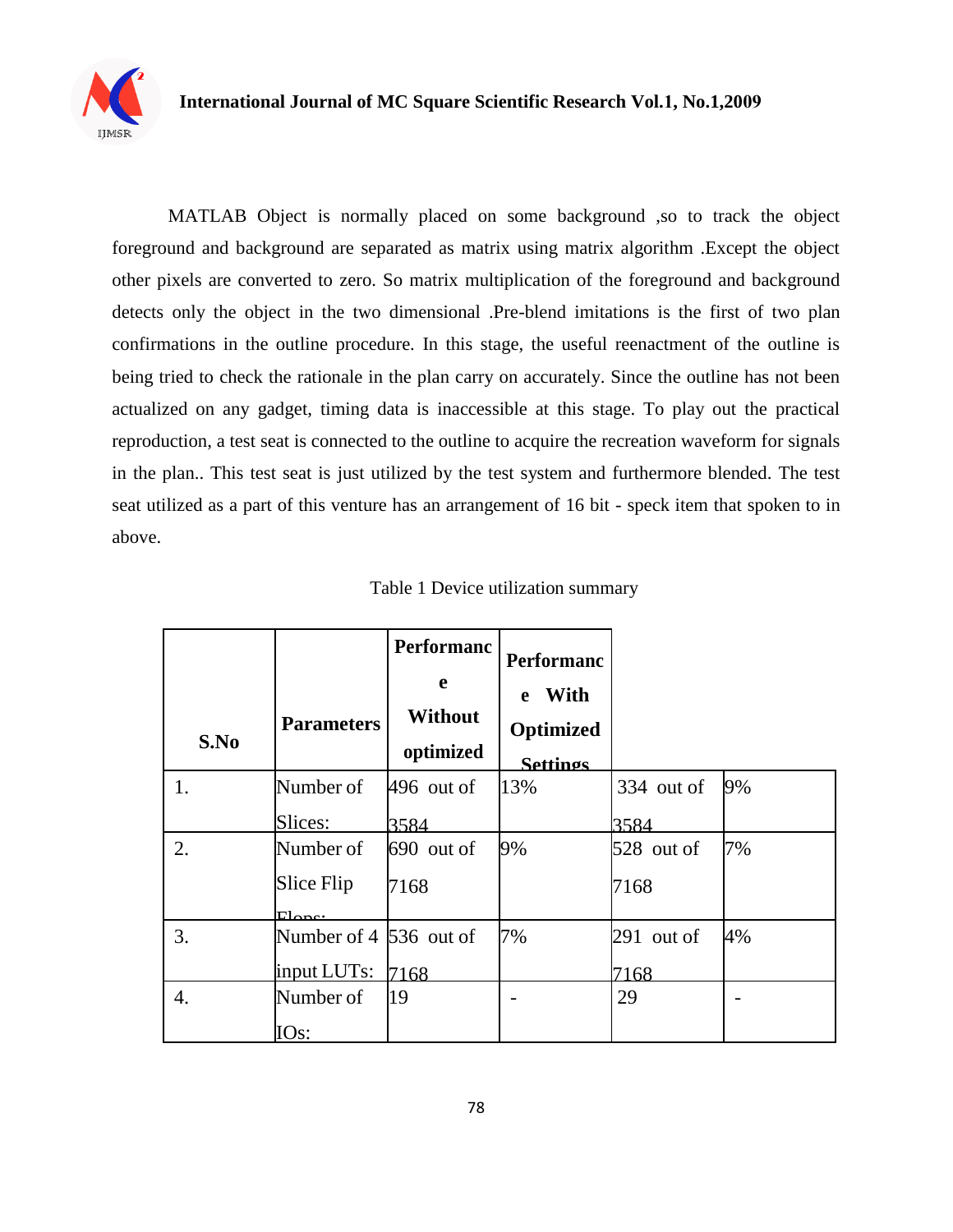

| 5. | Number of $\left 19\right $ out of     |                                                                                                   | 13% | -                        |  |
|----|----------------------------------------|---------------------------------------------------------------------------------------------------|-----|--------------------------|--|
|    | bonded                                 | 141                                                                                               |     |                          |  |
|    | $\mathbf{I}\cap \mathbf{B}_{\alpha}$ . |                                                                                                   |     |                          |  |
| 6. |                                        | Number of $\begin{bmatrix} 1 \\ 0 \end{bmatrix}$ out of $\begin{bmatrix} 8 \\ 12\% \end{bmatrix}$ |     | $\overline{\phantom{0}}$ |  |
|    | <b>GCLKs:</b>                          |                                                                                                   |     |                          |  |
|    | Minimum                                | 11.070ns                                                                                          |     | 9.339ns                  |  |
|    | period:                                |                                                                                                   |     |                          |  |



| <b>Device</b><br><b>Utilization for</b><br>2V40cs144 |                |              |                    |
|------------------------------------------------------|----------------|--------------|--------------------|
| <b>Resource</b>                                      | <b>Used</b>    | <b>Avail</b> | <b>Utilization</b> |
| <b>IOs</b>                                           | 40             | 88           | 45.45%             |
| Function<br>Generators                               | 16             | 512          | 3.13%              |
| <b>CLB</b> Slices                                    | $\overline{8}$ | 256          | 3.13%              |
| <b>Dffs or Latches</b>                               | $\overline{0}$ | 776          | 0.00%              |
| <b>Block RAMs</b>                                    | $\overline{0}$ | 4            | 0.00%              |
| <b>Block Multipliers</b>                             | 4              | 4            | 100.00%            |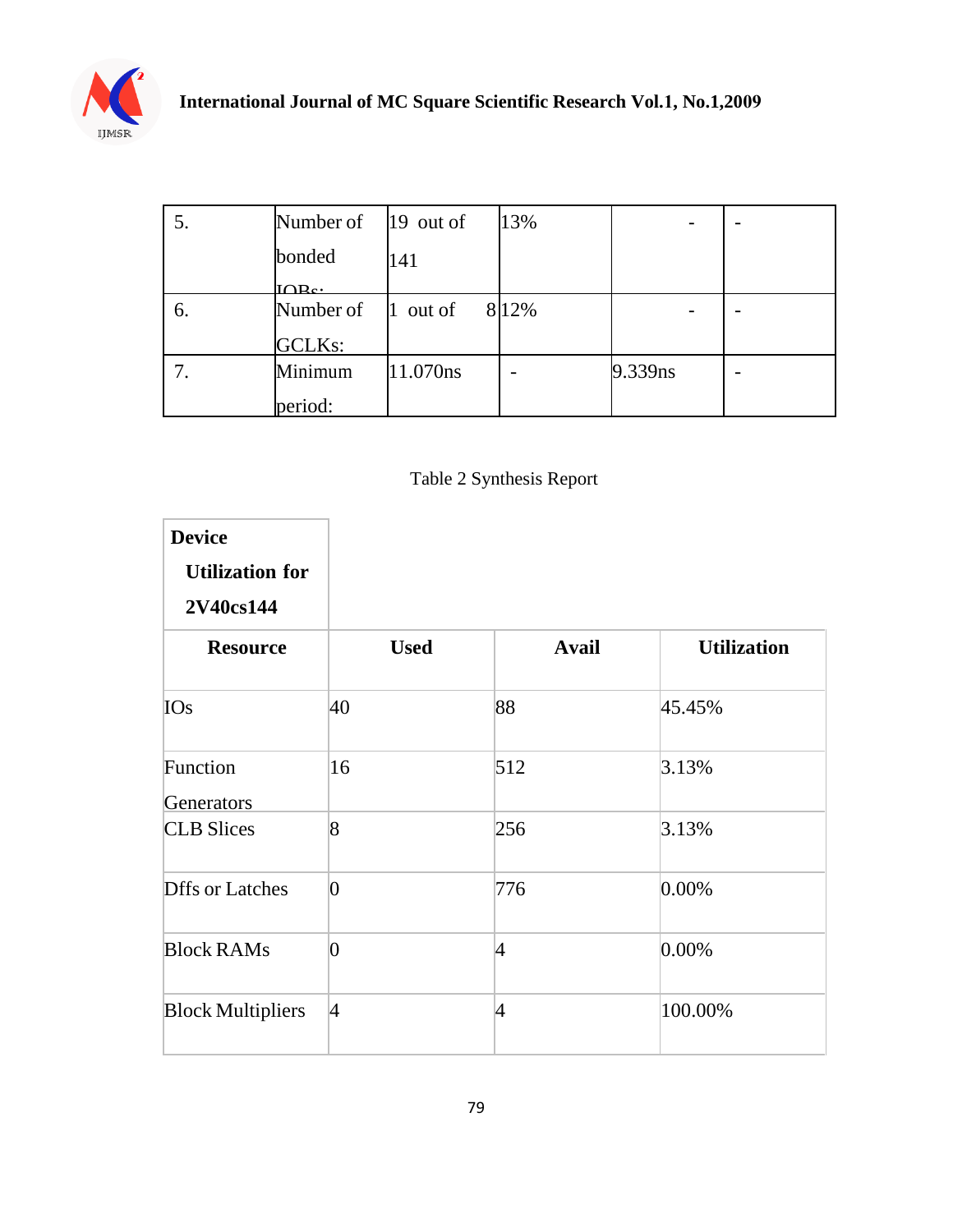

| Clock Speed | 80Mhz |  |
|-------------|-------|--|
|             |       |  |

# **6. Conclusion**

Improved FPGA-based usage for dab item, network vector increase and Matrix Multiplication are proposed and Various outline parameters were distinguished for each straight polynomial math operation and the subsequent plan exchange offs were broke down. The parameters incorporate the quantity of settled point units, the extent of the inside capacity of the plan, and the piece estimate when blocking calculations are utilized. Both the on-chip memory and the installed memory of the FPGA gadget are used. The execution comes about demonstrate that utilizing all the more skimming point units in a plan prompts littler idleness however requires more zone and higher memory transmission capacity. The piece estimate causes exchange offs between the span of inside capacity and the required outer memory transmission capacity for network vector increase. Be that as it may, the piece estimate has little impact on the inactivity of these two operations. In the majority of the proposed plans, the execution increments relatively with the accessible equipment assets. The execution of our plan contrasts positively and that of outlines in light of broadly useful processors. The superior outlines of DOT Product are executed in convolution channel and Matrix Multiplication in protest and limit following circuit and their exhibitions are broke down. The net yield comes about demonstrates that this technique is viable and execution is great. In future, it can likewise be connected to other picture handling applications.

Improved FPGA-based usage for dab item, network vector increase and Matrix Multiplication are proposed and Various outline parameters were distinguished for each straight polynomial math operation and the subsequent plan exchange offs were broke down. The parameters incorporate the quantity of settled point units, the extent of the inside capacity of the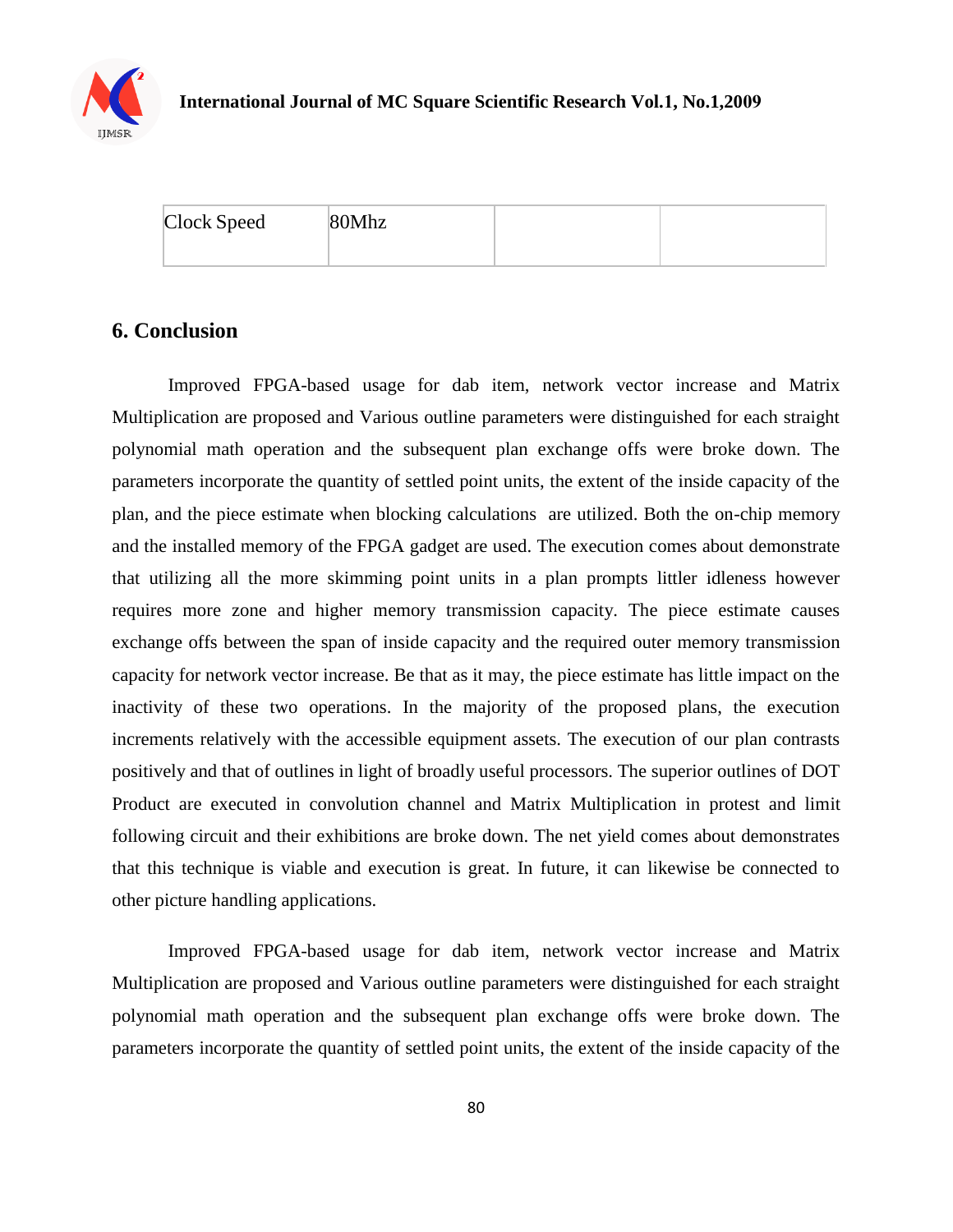

plan, and the piece estimate when blocking calculations are utilized. Both the on-chip memory and the installed memory of the FPGA gadget are used.

Be that as it may, the piece estimate has little impact on the inactivity of these two operations. In the majority of the proposed plans, the execution increments relatively with the accessible equipment assets. The execution of our plan contrasts positively and that of outlines in light of broadly useful processors. The superior outlines of DOT Product are executed in convolution channel and Matrix Multiplication in protest and limit following circuit and their exhibitions are broke down. The net yield comes about demonstrates that this technique is viable and execution is great. In future, it can likewise be connected to other picture handling applications.

# **References**

- 1. Storaasli O., Singleterry R.C. and Brown S. (2002), 'Scientific Computations on a NASA Reconfigurable Hypercomputer', Proc. Fifth Ann. Int'l Conf. Military and Aerospace Programmable Logic Devices, Sept. 2002.
- 2. Underwood K.D. and Hemmert K.S. (2004), 'Closing the Gap: CPU and FPGA Trends in Sustainable Floating-Point BLAS Performance', Proc. 12th Ann. IEEE Symp. Field-Programmable Custom Computing Machines, Apr. 2004.
- 3. Smith M., Vetter J. and. Liang X (2005), 'Accelerating Scientific Applications with the SRC-6 Reconfigurable Computer: Methodologies and Analysis', Proc. 19th IEEE Int'l Parallel and Distributed Processing Symp., Apr. 2005.
- 4. Guo Z., Najjar W., Vahid F. and Vissers K. (2004), 'A Quantitative Analysis of the Speedup Factors of FPGAs over Processors', Proc.12th ACM/SIGDA Int'l Symp. Field Programmable Gate Arrays, Feb. 2004, pp. 162-170.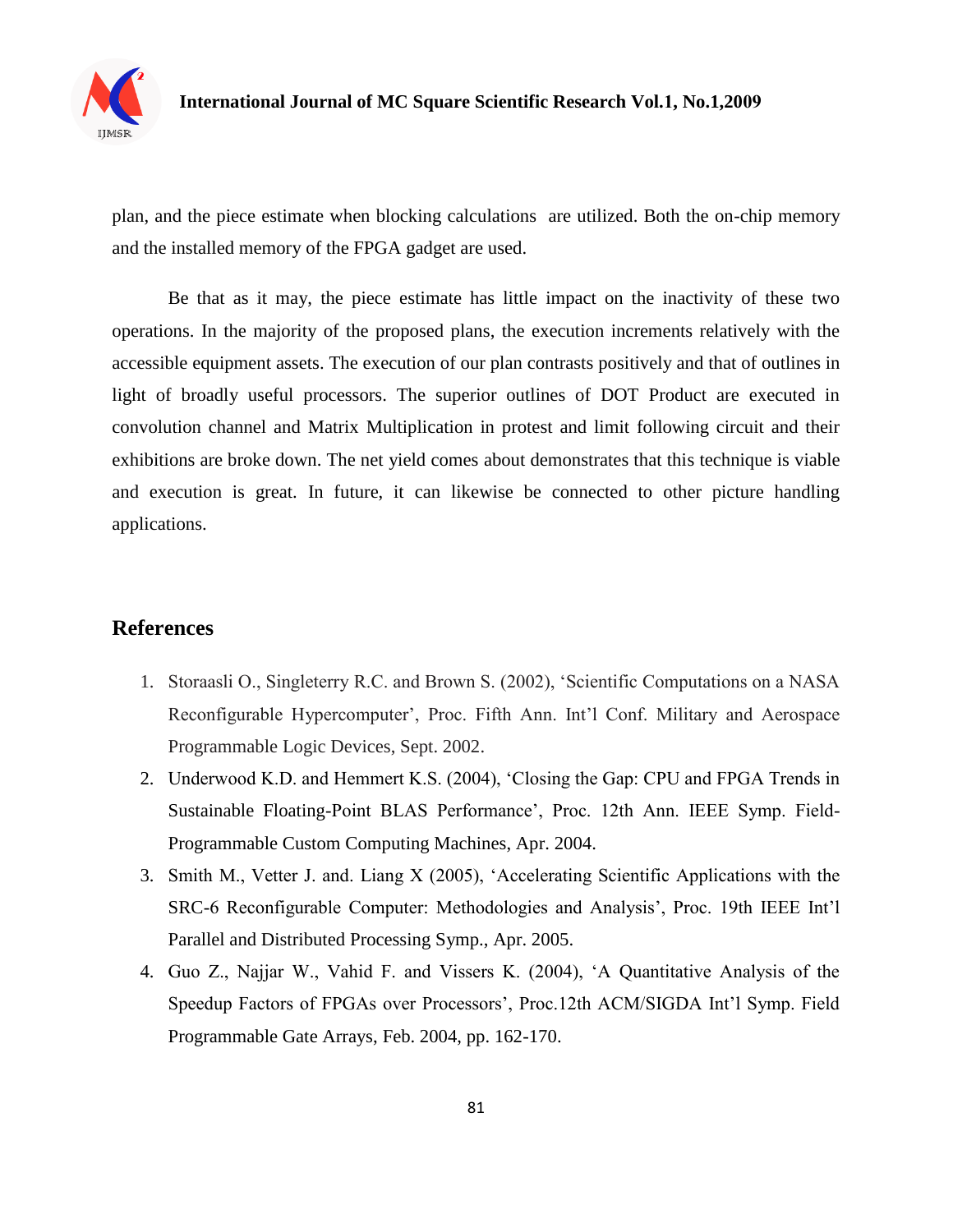

- 5. Aggarwal V., George A. and Slatton K. (2006), 'Reconfigurable Computing with Multiscale Data Fusion for Remote Sensing', Proc. 14th ACM/SIGDA Int'l Symp. Field Programmable Gate Arrays, Feb. 2006, p. 235.
- 6. Bajracharya S., Shu C., Gaj K. and El-Ghazawi T. (2004), 'Implementation of Elliptic Curve Cryptosystems over gfð2nÞ in Optimal Normal Basis on a Reconfigurable Computer', Proc. 12th ACM/SIGDA Int'l Symp. Field Programmable Gate Arrays, Feb. 2004.
- 7. Buell D.A. and Davis J.P. (2002), 'Reconfigurable Computing Applied to Problems in Communications Security', Proc. Fifth Ann. Int'l Conf. Military and Aerospace Programmable Logic Devices, Sept. 2002.
- 8. Koohi A., Bagherzadeh N. and Pan C. (2003), 'A Fast Parallel Reed-Solomon Decoder on a Reconfigurable Architecture', Proc. First IEEE/ACM/IFIP Int'l Conf. Hardware/Software Codesign and System Synthesis, Oct. 2003.
- 9. Bader D., Moret B. and Sanders P. (2002), 'High-Performance Algorithm Engineering for Parallel Computation', Lecture Notes in Computer Science, Vol. 2547, pp. 1-23..
- 10. Lawson C., Hanson R., Kincaid D. and Krogh F. (1979), 'Basic Linear Algebra Subprograms for FORTRAN Usage', ACM Trans. Math. Software, Vol. 5, No. 3, pp. 308-323.
- 11. Zhuo L. and Prasanna V.K. (2004), 'Scalable and Modular Algorithms for Floating- Point Matrix Multiplication on FPGAs', Proc. 18th Int'l Parallel and Distributed Processing Symp., Apr. 2004.
- 12. Smith M., Vetter J. and Alam S. (2005), 'Scientific Computing Beyond CPUs: FPGA Implementations of Common Scientific Kernels', Proc. Eighth Ann. Int'l Conf. Military and Aerospace Programmable Logic Devices, Sept. 2005.
- 13. Barrett R., Berry M., Chan T.F., Demmel J., Donato J., Dongarra J., Eijkhout V., Pozo R., Romine C. and der Vorst H.V. (1994), Templates for the Solution of Linear Systems: Building Blocks for Iterative Methods, second ed. SIAM, 1994.